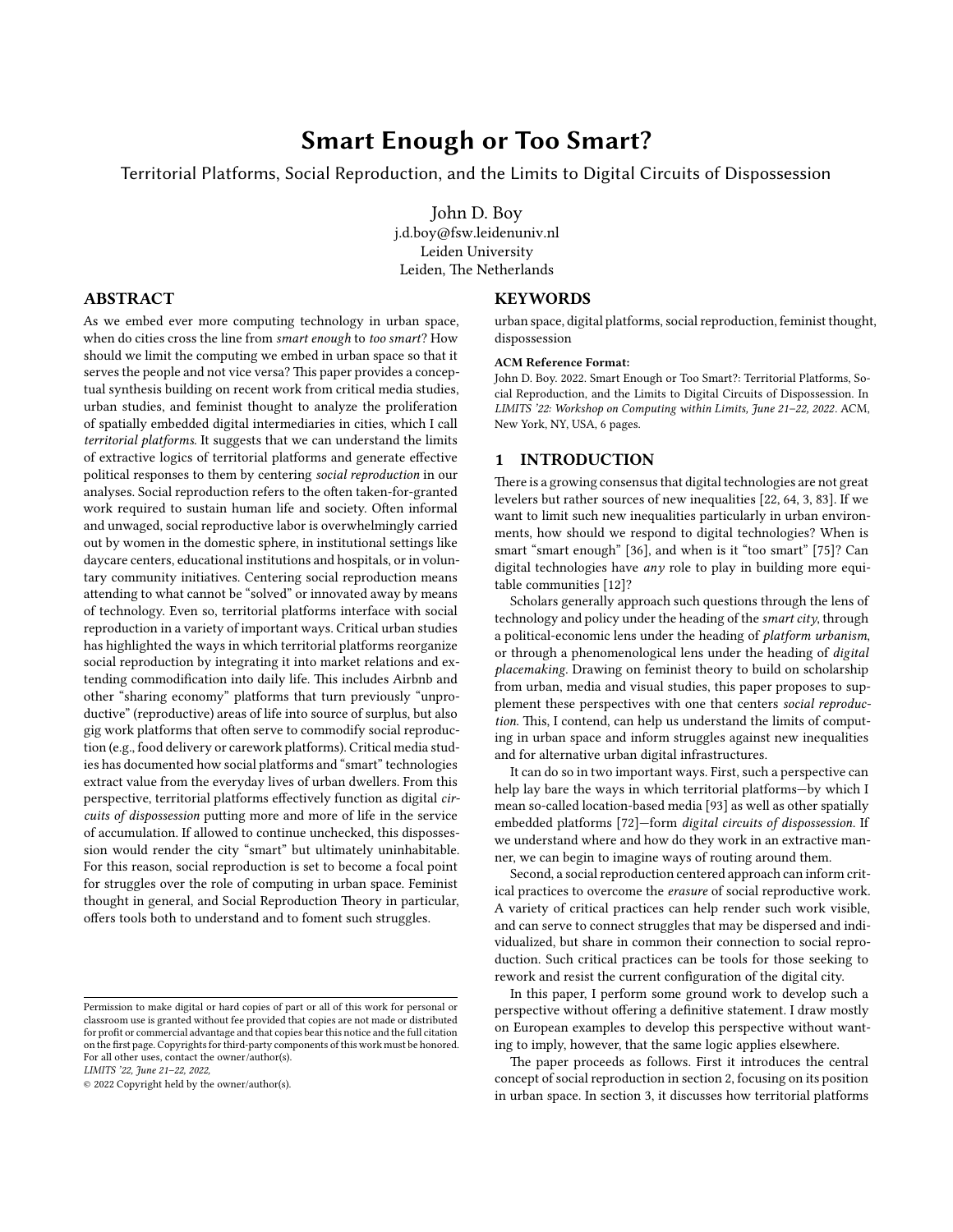can be understood as digital circuits of dispossession because of the ways they feed on and reorganize social reproduction. Section [4](#page-2-0) focuses on another way in which territorial platforms interface with social reproduction, contributing to their erasure. It also discusses critical practices that can counteract such erasure. Section [5](#page-2-1) discusses how these concepts can help frame efforts to rework or resist the extractive logics of computing in urban space. By way of conclusion, section [6](#page-3-2) offers some questions for further discussion.

## <span id="page-1-0"></span>**2 CITIES AND THE CRISIS OF REPRODUCTION**

First, what do we mean by social reproduction? This concept, which is central to much contemporary feminist theory, refers to the often taken-for-granted work required to sustain human life and society. Often informal and unwaged, social reproductive labor is overwhelmingly carried out by women in the domestic sphere, in institutional settings like daycare centers, educational institutions and hospitals, or in voluntary community initiatives. Because it is taken for granted and naturalized[[62\]](#page-4-5), social reproductive labor tends to be invisible, lacking representation, adequate material reward or public support.

Social Reproduction Theory (SRT) seeks to challenge this state of affairs by rendering the importance of social reproduction visible. Without social reproduction, there is no production, which presupposes relations, affects, and activities that it cannot itself provide [\[4,](#page-3-3) [68\]](#page-4-6). In different historical epochs, the organization of social reproduction has taken different forms [\[51](#page-4-7)], and since the restructuring of welfare states and the rise of austerity politics across the western world, much of social reproduction has been re-privatized and offloaded onto households or poorly protected private-sector workers. Even before the added stress imposed on households and essential workers during the COVID–19 pandemic, feminist scholars diagnosed a crisis of social reproduction [\[11](#page-3-4), [27](#page-4-8)] a systemic crisis that pertains to polities and policies, but also bears directly on everyday life[[9\]](#page-3-5). Think of a young parent unable to meet work requirements because no childcare is available, or an elderly person experiencing loneliness because their care facility is understaffed following budget cuts.

Cities are strategic foci with regarding this crisis. Crucial policies that reshuffle the burdens of social reproduction are often enacted at the urban scale[[5,](#page-3-6) [17](#page-3-7)]. Further, cities disproportionately place the burdens of social reproduction on those who are most devoid of institutional support, such as migrants and the urban poor [[23](#page-4-9), [79](#page-4-10)], making cities crucial sites where social reproduction occurs *and* where struggles over its organization and recognition are concentrated. Finally, cities are particularly difficult territory for the collective representation and recognition of the value of social reproduction due to the complex nature of social interactions and the way they revolve around consumption and production [\[6\]](#page-3-8). The dominant aesthetic of urban life is thus at odds with recognition of social reproduction [\[61\]](#page-4-11).

## <span id="page-1-1"></span>**3 TERRITORIAL PLATFORMS AND DIGITAL CIRCUITS OF DISPOSSESSION**

Urban space is not just a container for social relations, but a product of social relations[[52,](#page-4-12) [59](#page-4-13)]. Increasingly, these relations are digitally augmented, as urban life becomes bound up with digital platforms and the image of the city becomes enmeshed with digital media[[8](#page-3-9), [54,](#page-4-14) [37\]](#page-4-15). As a result, territorial platforms become powerful new intermediaries in the digital city.

The digital city feeds on and reorganizes social reproduction. It *feeds on* it by making social reproductive activities productive of surplus value that is captured by platform companies, and it *reorganizes* it by integrating social reproduction into market relations, extending the commodification of daily life. Critical media scholars have studied the former way in which the digital city interfaces with social reproduction in studies of Web 2.0 and datafication more broadly, while recent urban studies scholarship has contributed to our understanding of the latter in studies of the socalled sharing and gig economies.

### **3.1 Feeding on Social Reproduction**

Scholars in media studies stress how, even though they have become crucial intermediaries in public life, the interests of platform companies are frequently at odds with public values [\[88\]](#page-5-3). That is partially due to their ongoing exploitation of unwaged digital labor, which has been crucial for the success of the so-called Web 2.0 and the rise of platform capitalism[[81](#page-4-16)]. "Digital housewives" [\[44](#page-4-17)] working an unwaged "digital shift" [\[50](#page-4-18)] create the content and weave the social graph that powers platforms like Facebook. Without these activities, which grow out of social reproduction [\[26](#page-4-19)], the enormous profits of Google, Meta and other tech giants could never have been realized [\[30\]](#page-4-20).

The deployment of "smart" technologies in urban space is another way of directly extracting value from the everyday lives of urban dwellers [\[75\]](#page-4-3). The ecosystem of apps many urban dwellers now rely on in their daily lives is thus a digital "circuit of dispossession"[[25,](#page-4-21) [19](#page-4-22)] putting more of life in the service of accumulation [\[13](#page-3-10)]. Critical voices therefore call for alternative, non-profit-driven social media [\[55](#page-4-23), [31,](#page-4-24) [63,](#page-4-25) [49](#page-4-26)] as well as for limited use of smart technologies [\[36](#page-4-2), [71\]](#page-4-27).

## **3.2 Reorganizing Social Reproduction**

Critical urbanists have been interested in what David Harvey termed "accumulation by dispossession"[[38\]](#page-4-28), for instance when accounting for the rapid privatization of social housing in many European cities in the latter half of the twentieth century. Digital platforms add an additional dimension to this process. The so-called sharing economy came into existence by extending market relations into areas of life not previously commodified [\[80\]](#page-4-29). By turning previously "unproductive" (reproductive) aspects of life into sources of surplus and, hence, profit, platform companies like Airbnb were able to gain a foothold in cities around the world[[89](#page-5-4), [34](#page-4-30), [1](#page-3-11)], though they have done so unevenly[[53,](#page-4-31) [82,](#page-4-32) [90](#page-5-5)].

The rise of gig work, accelerated by the COVID–19 pandemic, is similarly fueled by the privatization and commodification of social reproduction. This includes ride hailing, food delivery, dark stores, but also carework platforms [\[85\]](#page-5-6). At least in the west [\[70\]](#page-4-33), gig work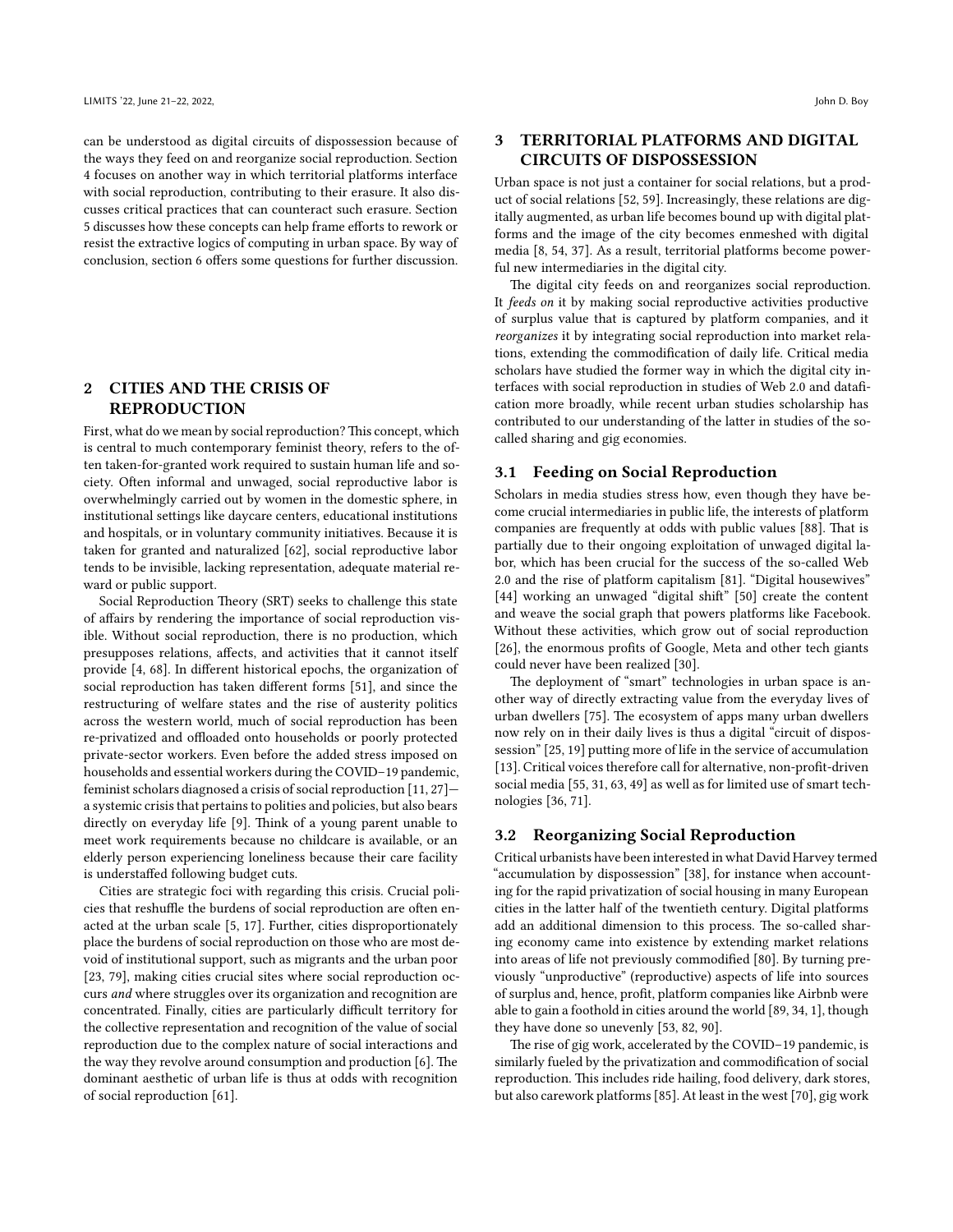frequently lead to greater precarity, which further aggravated the crisis of reproduction, resulting in a vicious cycle [\[41,](#page-4-34) [42](#page-4-35)].

## <span id="page-2-0"></span>**4 ERASURES AND CRITICAL PRACTICES**

Although the problem of the crisis of social reproduction is entrenched and goes beyond a lack of recognition, feminist scholars have often emphasized the need to expose the hidden underbelly of society, which is *also* a question of representation. Feminist visual studies provides a strong conceptual basis to grasp such erasures and to devise ways of counteracting them [\[45](#page-4-36), [40\]](#page-4-37).

Historically, the spatial organization of cities has tended to separate spheres of consumption, production, and reproduction. Consumption is omnipresent, as urban landscapes are filled with objects to consume. Production was often hidden from view; Karl Marx stated that it took place in a "hidden abode," behind doors bearing the sign "No admittance except on business"[[58](#page-4-38)], but that has changed as "conspicuous production" has emerged as a status marker[[14](#page-3-12)]. What remains largely hidden—just as it stays undervalued and underappreciated—is the work of social reproduction. In large part, that is because social reproduction is naturalized, fragmented, and privatized, and thus not on display in the urban landscape[[47](#page-4-39), [39](#page-4-40)]. It is also gendered and racialized, and thus symbolically degraded and pushed onto stigmatized bodies and relegated to the urban margins. It stands a poor chance of registering in the visual economy of the city.

Social reproduction is not entirely absent from images of the digital city. It appears, for instance, in social media posts about motherhood[[87](#page-5-7)], food preparation[[2\]](#page-3-13), and public infrastructure like parks and libraries [\[7\]](#page-3-14). Such images, however, largely frame social reproduction in easily consumable, aestheticized ways, and bracket much of what makes it "fleshy" and "messy" [\[48](#page-4-41), [32](#page-4-42)]. The screens and feeds of the digital city thus contain few traces of the social reproduction that necessarily is ongoing throughout the city, mirroring instead the sleek aesthetics of "smartness"[[74,](#page-4-43) [15](#page-3-15), [21](#page-4-44)]. Meanwhile, ostensibly automated systems frequently rely on human work taking place behind the scenes, which they go to great lengths to conceal [\[43,](#page-4-45) [35](#page-4-46), [10,](#page-3-16) [33](#page-4-47)].

Feminist visual studies, including art history and curatorial studies, has developed concepts to account for, and challenge, such forms of erasure (which go hand in hand with a lack of social power). Half a century ago, artist Mierle Laderman Ukeles excoriated the invisibility of social reproduction in the art world through her coinage of "maintenance art" [\[92,](#page-5-8) [29\]](#page-4-48). Jenny Odell [\[66\]](#page-4-49) has suggested that this practice of turning everyday activities of upkeep and caring into artworks could be a paradigm for resisting the pressures of the present-day attention economy. Echoing such critical practices, science and technology scholars have made an impassioned plea for celebrating "maintainers" rather than "innovators" for doing the work that really matters [\[91\]](#page-5-9). Movements seeking to counter erasure by conveying such critical messages about social reproduction are up against formidable odds in digital spaces[[76](#page-4-50), [65](#page-4-51)]. While everyone is (potentially) a media producer contributing to how the city is imagined[[57](#page-4-52), [18](#page-3-17)], in practice some groups are better positioned than others to shape the image of the city[[73](#page-4-53), [8](#page-3-9)]. However, artistic, curatorial and action research interventions are

examples of critical practices, often developed or adopted by feminists, to bring the margins closer to the center of attention [\[16,](#page-3-18) [60](#page-4-54), [56](#page-4-55)].

# <span id="page-2-1"></span>**5 REWORKING AND RESISTING EXTRACTIVE LOGICS**

When extractive, privately owned platforms take the place of public infrastructure [\[69\]](#page-4-56), this can exacerbate the crisis of social reproduction, which becomes particularly acute when infrastructure is absent or inadequate [\[46](#page-4-57)]. If left unchecked, their extractive logics threaten to render cities uninhabitable[[67](#page-4-58)].

Sensing that an over-reliance on profit-oriented systems can be detrimental to the public good, many European planners and policymakers have argued for a "co-creative" approach to shaping the materiality of the digital city that is citizen-led rather than corporate. Free and open source software (FOSS) development practices [\[20](#page-4-59)] informed this co-creative approach as well as some ostensible "best practices." The results, however, have been mixed at best, and have done little to challenge technology-centric and profit-driven logics. At times, they have even reinforced them [\[94](#page-5-10)].

New regulations in Europe may also transform the landscape [\[86](#page-5-11)], and scholars see chances that this may tilt the odds in favor of more equitable arrangements. Examples include worker-owned cooperatives [\[77\]](#page-4-60) and strengthened fair work standards[[28](#page-4-61)]. Such arrangements would undoubtedly be an improvement over the status quo. A social reproduction centered perspective forces us to ask, however, whether they would end digital circuits of dispossession or at least route around them, or whether they may perpetuate them in another form.

Centering social reproduction means to center what cannot be "solved" or innovated away by means of technology [\[24](#page-4-62)]. It can thus provide a grounding for situated efforts to rework or resist the digitization of urban space. Digitization as a process is at once concrete and abstract. Concretely, it involves the material deployment of technologies, while abstractly it involves logics that span beyond any individual deployment. A social reproduction centered perspective as proposed here can help critical practitioners get a handle on both the concrete and the abstract aspects of the digitization of urban space. It can inform efforts to map where in local communities digital circuits of dispossession are deployed and operative, and at the same time it can help make connections between communities, making it possible to grasp logics that span beyond any individual location, forming what Douglas Schuler [\[78](#page-4-63)] has called an "antipattern."

In making connections between locales and between the concrete and the abstract, the perspective proposed here has similarities to Cindi Katz's topographies framework[[48\]](#page-4-41) devised to develop analyses of and solidarities in response to globalization. Topographies and countertopographies, as Katz conceives them, pay attention to local terrains while also—like contour lines on topographical maps—making it possible to see translocal connections between places. Katz writes,

In other words, the political, theoretical, and methodological project I want to advance is one that constructs countertopographies linking different places analytically in order to both develop the contours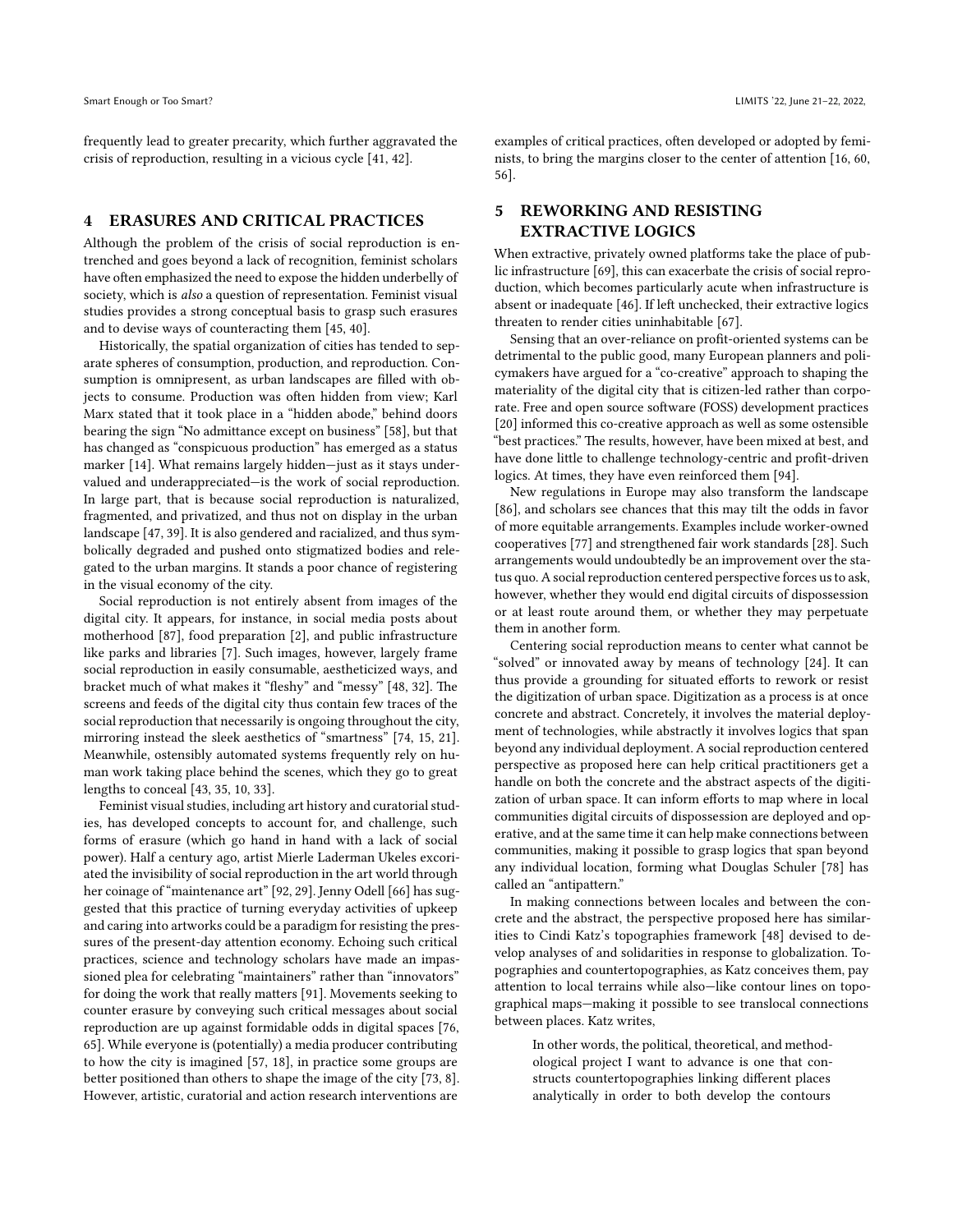of common struggles and imagine a different kind of practical response to problems confronting them. It is the geographical imagination of topographies and countertopographies that I find particularly compelling. If topography is predicated upon the inseparability between the description and the landscape itself, countertopography works by drawing analytic contours between places typically encountered as discrete. Together they offer a means of building a vigorous and geographically imaginative practical response to the contemporary processes of globalization, which not only take such distinctions for granted but are predatory because they succeed in keeping apart places with common problems and shared interests.[[48,](#page-4-41) p. 722]

An example of reworking based on such an analysis may be the development of local-scale alternatives to major commercial platforms in an effort to route around circuits of dispossession and serve local needs. Members of a community may work together to build social applications, search engines, or geographic discovery systems to serve their own needs without having to rely on major platform companies. At the same time, the kind of analysis I am proposing here can trace connections that visualize how extractive logics operating at larger scales undercut such local-scale efforts. This is the case, for instance, when noncommercial alternative social media fail to gain traction due to "network effects." Development efforts may opt to scale up local efforts by means of federated protocols (e.g., ActivityPub) in order to respond to such logics, while remaining mindful that this may enable new forms of predatory or extractive use that have to be guarded against through responsible custodianship.

This is just one example of how the vocabulary of SRT can inform analysis of the dynamic situation of the digitization of urban space and practical, critical responses to it. Its strength is that it sensitizes activists, designers, developers and others that may be involved in such efforts to the dangers of perpetuating circuits of dispossession that most affect the weakest members of a community. It sets out from the everyday needs of local communities while making it possible for dispersed local efforts to find a basis for solidarity.

## <span id="page-3-2"></span>**6 CONCLUSION**

The digitization of urban space frequently crosses the line from "smart enough" to "too smart." That is because territorial platforms seeking to extract as much value from the everyday lives of urban dwellers as possible are dominant. A social reproduction centered perspective can uncover how such platforms interface with urban space, and particularly with class relations, placing an undue burden on those who already shoulder a high load. These platforms also frequently serve to further render invisible the very relations and labors that they depend on. Armed with an analysis of how digital circuits of dispossession work and how they perpetuate erasures, critical practitioners can intervene in ways that are sensitive to local requirements while also resisting logics and (anti) patterns that work translocally. A social reproduction centered approach

is particularly promising because it can point out lines of connection between communities and opportunities for them to engage in solidarity with one another in common struggle.

At the same time, SRT does not claim to provide a definitive analysis[[84\]](#page-5-12). It has limits, and should be seen as a method that can be used alongside others in the arsenal of critical practitioners. I am mindful that the perspective developed here is abstract and needs to be translated for specific contexts and use cases in order to be a useful tool. For that, it is important to draw on a variety of case studies where the extractive logics of commercial platforms have been resisted or reworked.

In the context of this workshop, I want to explore further what such translation into specific contexts might entail. Further, I hope to explore whether SRT, with its focus on what is necessary for the reproduction of human society, is overly anthropocentric, and if so, whether this limits how we may conceive of the limits of computing from a social reproduction centered perspective. How can we think about social mechanisms alongside ecological rifts?

### **ACKNOWLEDGMENTS**

Thanks to Andrew Littlejohn, Bart Barendregt and the LIMITS reviewers for their feedback and encouragement.

#### **REFERENCES**

- <span id="page-3-11"></span>[1] Moritz Altenried, Julia Dück, and Mira Wallis, (Eds.) 2021. *Plattformkapitalismus und die Krise der sozialen Reproduktion*. Westfälisches Dampfboot, Münster.
- <span id="page-3-13"></span>[2] Stephanie Alice Baker and Michael James Walsh. 2018. "Good Morning Fitfam." Top posts, hashtags and gender display on Instagram. *New Media & Society*, 20, 12, 4553–4570. doi: [10.1177/1461444818777514.](https://doi.org/10.1177/1461444818777514)
- <span id="page-3-0"></span>[3] Ruha Benjamin. 2019. *Race after Technology*. Polity.
- <span id="page-3-3"></span>[4] Tithi Bhattacharya, (Ed.) 2017. *Social Reproduction Theory. Remapping Class, Recentering Oppression*. Pluto, London.
- <span id="page-3-6"></span>[5] Simon Black. 2020. *Social Reproduction and the City. Welfare Reform, Child Care, and Resistance in Neoliberal New York*. University of Georgia Press, Athens, Ga.
- <span id="page-3-8"></span>[6] John D. Boy. 2020. "The metropolis and the life of spirit" by Georg Simmel. A new translation. *Journal of Classical Sociology*, 21, 2, 188-202. DOI: 10.1177/ [1468795x20980638](https://doi.org/10.1177/1468795x20980638).
- <span id="page-3-14"></span>[7] John D. Boy and Justus Uitermark. 2016. How to study the city on instagram. *PLOS ONE*, 11, 6, e0158161. doi: [10.1371/journal.pone.0158161.](https://doi.org/10.1371/journal.pone.0158161)
- <span id="page-3-9"></span>John D. Boy and Justus Uitermark. 2017. Reassembling the city through Instagram. *Transactions of the Institute of British Geographers*, 42, 2, 612-624. DOI: [10.1111/tran.12185](https://doi.org/10.1111/tran.12185).
- <span id="page-3-5"></span>[9] Laura Briggs. 2017. *How All Politics Became Reproductive Politics*. University of California Press, Oakland, Calif.
- <span id="page-3-16"></span>[10] Ergin Bulut. 2020. *A Precarious Game. The Illusion of Dream Jobs in the Video Game Industry*. ILR Press/Cornell University Press, Ithaca, NY.
- <span id="page-3-4"></span>[11] 2013. *On the notion of a crisis of social reproduction. A theoretical review*. *In Letters of Blood and Fire. Work, Machines, and the Crisis of Capitalism*. Common Notions, Brooklyn, NY, 252–272.
- <span id="page-3-1"></span>[12] Jennifer Clark. 2020. *Uneven Innovation. The Work of Smart Cities*. Columbia University Press, New York.
- <span id="page-3-10"></span>[13] Nick Couldry and Ulises A. Mejias. 2019. *The Costs of Connection. How data is colonizing human life and appropriating it for capitalism*. Stanford University Press, Stanford.
- <span id="page-3-12"></span>[14] Elizabeth Currid-Halkett. 2017. *The Sum of Small Things. A Theory of the Aspirational Class*. Princeton University Press, Princeton, N.J.
- <span id="page-3-15"></span>[15] Ayona Datta. 2015. New urban utopias of postcolonial india. "Entrepreneurial urbanization" in Dholera smart city, Gujarat. *Dialogues in Human Geography*, 5, 1, 3-22. poi: [10.1177/2043820614565748.](https://doi.org/10.1177/2043820614565748)
- <span id="page-3-18"></span>[16] Ayona Datta and Arya Thomas. 2021. Curating #AanaJaana [#ComingGoing]. Gendered authorship in the "Contact Zone" of Delhi's digital and urban margins. *cultural geographies*. DOI: [10.1177/1474474021993415.](https://doi.org/10.1177/1474474021993415)
- <span id="page-3-7"></span>[17] Anouk de Koning. 2018. Reproducing Europe. Migrant Families, Professionals, and the Welfare State. Nijmegen. <http://hdl.handle.net/1887/3158665>.
- <span id="page-3-17"></span>[18] Pedram Dibazar and Judith Naeff, (Eds.) 2018. *Visualizing the Street*. Amster-dam University Press, Amsterdam, (Aug. 2018). DOI: [10.2307/j.ctv9hvqjh](https://doi.org/10.2307/j.ctv9hvqjh).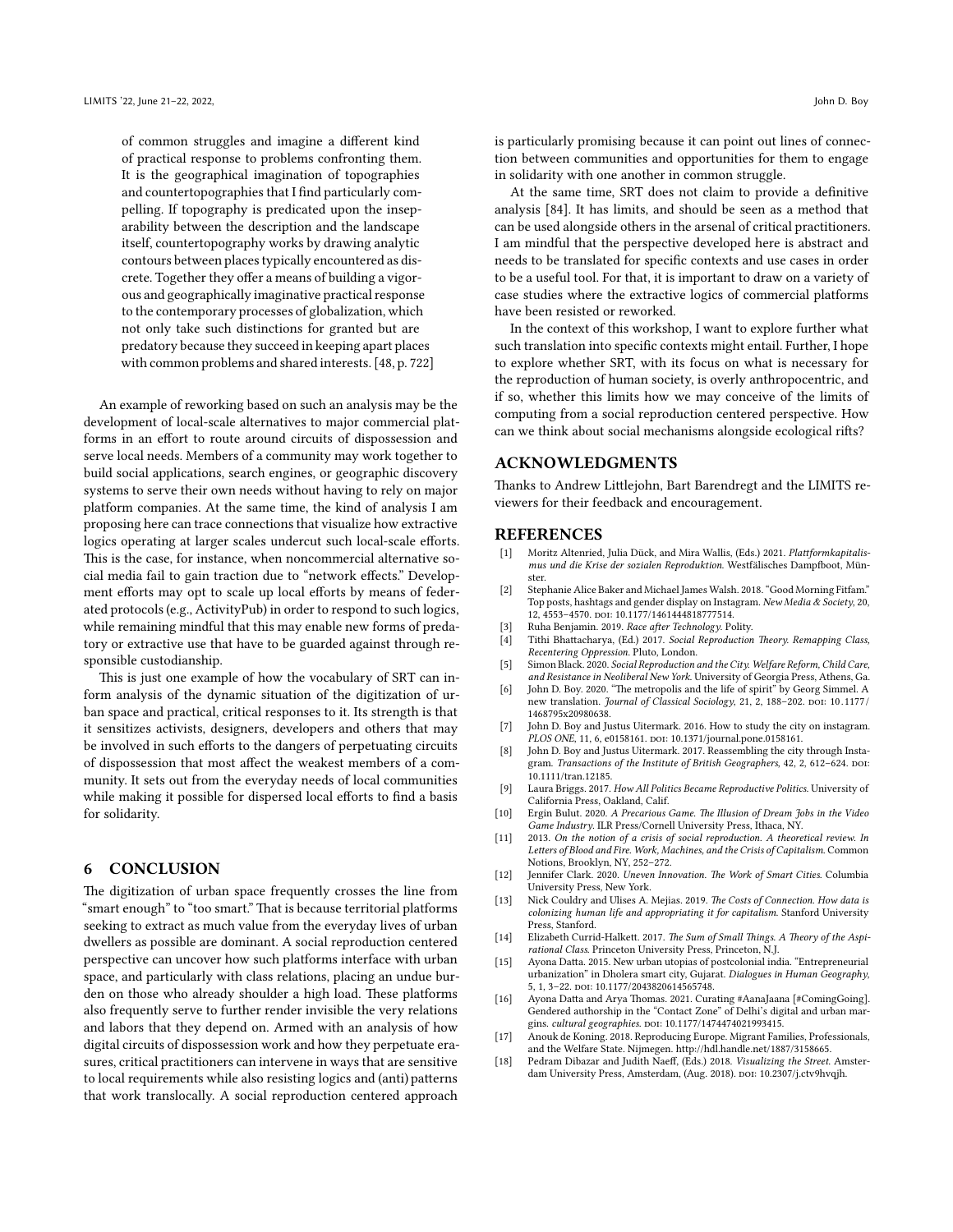- <span id="page-4-22"></span>[19] Gregory T. Donovan. 2020. *Canaries in the Data Mine*. Palgrave Macmillan, Singapore.
- <span id="page-4-59"></span>[20] Nadia Eghbal. 2016. *Roads and Bridges. The Unseen Labor Behind Our Digital Infrastructure*. Ford Foundation, New York.
- <span id="page-4-44"></span>[21] Jiska Engelbert, Liesbet van Zoonen, and Fadi Hirzalla. 2019. Excluding citizens from the European smart city. The discourse practices of pursuing and granting smartness. *Technological Forecasting and Social Change*, 142, 347–353. doi: [10.1016/j.techfore.2018.08.020.](https://doi.org/10.1016/j.techfore.2018.08.020)
- <span id="page-4-0"></span>[22] Virginia Eubanks. 2018. *Automating Inequality. How High-Tech Tools Profile, Police, and Punish the Poor*. St. Martin's, New York.
- <span id="page-4-9"></span>[23] Sara R. Farris. 2019. Social reproduction and racialized surplus populations. In *Capitalism. Concept, Idea, Image*. Peter Osborne, Éric Alliez, and Eric-John Russell, (Eds.) CRMEP Books, London, 121–131.
- <span id="page-4-62"></span>[24] Silvia Federici. 2012. *Revolution at Point Zero. Housework, Reproduction, and Feminist Struggle*. Common Notions, Brooklyn, NY.
- <span id="page-4-21"></span>[25] Michelle Fine and Jessica Ruglis. 2009. Circuits and consequences of dispossession. The racialized realignment of the public sphere for U.S. youth. *Transforming Anthropology*, 17, 1, 20–33. doi: [10.1111/j.1548-7466.2009.01037.x](https://doi.org/10.1111/j.1548-7466.2009.01037.x).
- <span id="page-4-19"></span>[26] Leopoldina Fortunati. 2007. Immaterial labor and its machinization. *ephemera*, 7, 1, 139–157. [http: / /www . ephemerajournal . org / contribution /immaterial](http://www.ephemerajournal.org/contribution/immaterial-labor-and-its-machinization)  [labor-and-its-machinization](http://www.ephemerajournal.org/contribution/immaterial-labor-and-its-machinization).
- <span id="page-4-8"></span>[27] Nancy Fraser. 2016. Contradictions of capital and care. *New Left Review*, 100, (July 2016), 99–117.
- <span id="page-4-61"></span>[28] Sandra Fredman, Darcy du Toit, Mark Graham, Kelle Howson, Richard Heeks, Jean-Paul van Belle, Paul Mungai, and Abigail Osiki. 2020. Thinking out of the box. Fair work for platform workers. *King's Law Journal*, 31, 2, 236-249. poi: [10.1080/09615768.2020.1794196](https://doi.org/10.1080/09615768.2020.1794196).
- <span id="page-4-48"></span>[29] Toby Perl Freilich. 2020. Blazing epiphany. *Maintenance Art Manifesto 1969!* – an interview with Mierle Laderman Ukeles. *Cultural Politics*, 16, 1, 14–23, por. [10.1215/17432197-8017214.](https://doi.org/10.1215/17432197-8017214)
- <span id="page-4-20"></span>[30] Christian Fuchs. 2017. Capitalism, patriarchy, slavery, and racism in the age of digital capitalism and digital labour. *Critical Sociology*, 44, 4-5, 677-702. poi: [10.1177/0896920517691108](https://doi.org/10.1177/0896920517691108).
- <span id="page-4-24"></span>[31] Robert W. Gehl. 2015. The case for alternative social media. *Social Media + Society*, 1, 2, 205630511560433. doi: [10.1177/2056305115604338](https://doi.org/10.1177/2056305115604338).
- <span id="page-4-42"></span>[32] Jen Jack Gieseking. 2017. Messing with the attractiveness algorithm. A response to queering code/space. *Gender, Place & Culture*, 24, 11, 1659-1665. DOI: [10.1080/0966369x.2017.1379955](https://doi.org/10.1080/0966369x.2017.1379955).
- <span id="page-4-47"></span>[33] Tarleton Gillespie. 2018. *Custodians of the Internet. Platforms, Content Moderation, and the Hidden Decisions That Shape Social Media*. Yale University Press, New Haven.
- <span id="page-4-30"></span>[34] Kiley Goyette. 2021. "Making ends meet" by renting homes to strangers. *City*, 25, 3–4, 332–354. doi: [10.1080/13604813.2021.1935777](https://doi.org/10.1080/13604813.2021.1935777).
- <span id="page-4-46"></span>[35] Mary L. Gray and Siddharth Suri. 2019. *Ghost Work. How to Stop Silicon Valley from Building a New Global Underclass*. Houghton Mifflin Harcourt, Boston.
- <span id="page-4-2"></span>[36] Ben Green. 2020. *The Smart Enough City. Putting Technology in Its Place to Reclaim Our Urban Future*. MIT Press, Cambridge, Mass.
- <span id="page-4-15"></span>[37] Germaine R. Halegoua. 2019. *The Digital City. Media and the Social Production of Place*. NYU Press, New York.
- <span id="page-4-28"></span>[38] David Harvey. 2003. *The New Imperialism*. Oxford University Press, New York.
- <span id="page-4-40"></span>[39] Dolores Hayden. 2014. Urban landscape history. The sense of place and the politics of space. In *The People, Place, and Space Reader*. Jen Jack Gieseking, William Mangold, Cindi Katz, Setha Low, and Susan Saegert, (Eds.) Routledge, New York, 82–86.
- <span id="page-4-37"></span>[40] Victoria Horne, Kirsten Lloyd, Jenny Richards, and Catherine Spencer. 2016. Taking care. Feminist curatorial pasts, presents and futures. *On Curating*, (May 2016), 116–128, 29, (May 2016): *Curating in Feminist Thought*.
- <span id="page-4-34"></span>[41] Ursula Huws. 2020. Social reproduction in twenty-first century capitalism. *Socialist Register*, 56, 161–180.
- <span id="page-4-35"></span>[42] Ursula Huws. 2020. The algorithm and the city. Platform labour and the urban environment. Work Organisation, Labour & Globalisation, 14, 1. DOI: [10.13169/](https://doi.org/10.13169/workorgalaboglob.14.1.0007) [workorgalaboglob.14.1.0007](https://doi.org/10.13169/workorgalaboglob.14.1.0007).
- <span id="page-4-45"></span>[43] Lilly Irani. 2015. Difference and dependence among digital workers. The case of amazon mechanical turk. *South Atlantic Quarterly*, 114, 1, 225-234. DOI: [10.](https://doi.org/10.1215/00382876-2831665) [1215/00382876-2831665.](https://doi.org/10.1215/00382876-2831665)
- <span id="page-4-17"></span>[44] Kylie Jarrett. 2015. *Feminism, Labour and Digital Media. The Digital Housewife*. Routledge, New York. DOI: [10.4324/9781315720111](https://doi.org/10.4324/9781315720111).
- <span id="page-4-36"></span>[45] Amelia Jones, (Ed.) 2010. *The feminism and visual culture reader*. Routledge, London.
- <span id="page-4-57"></span>[46] Cindi Katz. 2008. Bad elements. Katrina and the scoured landscape of social reproduction. *Gender, Place & Culture*, 15, 1, 15-29. DOI: [10.1080/09663690701817485](https://doi.org/10.1080/09663690701817485).
- <span id="page-4-39"></span>[47] Cindi Katz. 1998. Excavating the hidden city of social reproduction. A commentary. *City & Society*, 10, 1, 37-46. poi: [10.1525/city.1998.10.1.37](https://doi.org/10.1525/city.1998.10.1.37).
- <span id="page-4-41"></span>[48] Cindi Katz. 2001. Vagabond capitalism and the necessity of social reproduction. *Antipode*, 33, 4, 709–728. doi: [10.1111/1467-8330.00207](https://doi.org/10.1111/1467-8330.00207).
- <span id="page-4-26"></span>[49] Michael Kwet. 2020. Fixing social media. Toward a democratic digital commons. *Markets, Globalization & Development Review*, 5, 1. DOI: [10.23860/mgdr-](https://doi.org/10.23860/mgdr-2020-05-01-04)[2020-05-01-04](https://doi.org/10.23860/mgdr-2020-05-01-04).
- <span id="page-4-18"></span>[50] Signe Sophus Lai. 2021. "She's the Communication Expert." Digital labor and the implications of datafied relational communication. *Feminist Media Studies*, 1–15. doi: [10.1080/14680777.2021.1998181](https://doi.org/10.1080/14680777.2021.1998181).
- <span id="page-4-7"></span>[51] Barbara Laslett and Johanna Brenner. 1989. Gender and social reproduction. Historical perspectives. Annual Review of Sociology, 15, 1, 381-404. poi: 10. [1146/annurev.so.15.080189.002121.](https://doi.org/10.1146/annurev.so.15.080189.002121)
- <span id="page-4-12"></span>[52] Henri Lefebvre. 1991. *The Production of Space*. Trans. by Donald Nicholson-Smith. Blackwell, Oxford.
- <span id="page-4-31"></span>[53] Emanuele Leonardi and Giorgio Pirina. 2020. Uber in the Portuguese gig economy. A laboratory for platform capitalism. *Work Organisation, Labour & Globalisation*, 14, 2. doi: [10.13169/workorgalaboglob.14.2.0046.](https://doi.org/10.13169/workorgalaboglob.14.2.0046)
- <span id="page-4-14"></span>[54] Agnieszka Leszczynski. 2019. Glitchy vignettes of platform urbanism. *Environment and Planning D: Society and Space*, 38, 2, 189-208. DOI: [10 . 1177 /](https://doi.org/10.1177/0263775819878721) [0263775819878721](https://doi.org/10.1177/0263775819878721).
- <span id="page-4-23"></span>[55] Geert Lovink and Miriam Rasch, (Eds.) 2013. *Unlike Us Reader. Social Media Monopolies and Their Alternatives*. Institute of Network Cultures, Amsterdam.
- <span id="page-4-55"></span>[56] Wendy Luttrell. 2020. *Children Framing Childhoods. Working-Class Kids' Visions of Care*. Policy Press, Bristol.
- <span id="page-4-52"></span>[57] Lev Manovich. 2009. The practice of everyday (media) life. From mass consumption to mass cultural production? *Critical Inquiry*, 35, 2, 319–331.
- <span id="page-4-38"></span>[58] Karl Marx. 1976. *Capital. A Critique of Political Economy*. Vol. 1. Trans. by Ben Fowkes. Penguin, Harmondsworth.
- <span id="page-4-13"></span>[59] Doreen Massey. 1994. *Space, Place and Gender*. Polity, Cambridge.
- <span id="page-4-54"></span>Shannon Mattern. 2018. Maintenance and care. *Places Journal*, (Nov. 2018). DOI: [10.22269/181120](https://doi.org/10.22269/181120).
- <span id="page-4-11"></span>[61] Achille Mbembe. 2004. Aesthetics of superfluity. *Public Culture*, 16, 3, 373–405. doi: [10.1215/08992363-16-3-373](https://doi.org/10.1215/08992363-16-3-373).
- <span id="page-4-5"></span>[62] Maria Mies. 2014. *Patriarchy and Accumulation on a World Scale. Women in the International Division of Labor*. Zed, London.
- <span id="page-4-25"></span>[63] Stefania Milan and Lonneke van der Velden. 2016. The alternative epistemologies of data activism. *Digital Culture & Society*, 2, 2, 57-74. poi: [10.14361/dcs-](https://doi.org/10.14361/dcs-2016-0205)[2016-0205](https://doi.org/10.14361/dcs-2016-0205).
- <span id="page-4-51"></span><span id="page-4-1"></span>[64] Safiya Umoja Noble. 2018. *Algorithms of Oppression*. NYU Press, New York. [65] Rodrigo Ochigame and James Holston. 2016. Filtering dissent. *New Left Review*,
- 99, (May 2016), 85–108.
- <span id="page-4-49"></span>[66] Jenny Odell. 2019. *How to do Nothing. Resisting the Attention Economy*. Melville House, Brooklyn.
- <span id="page-4-58"></span>[67] Will Payne. 2018. Crawling the city. *Logic*, 4. [https : / / logicmag . io / scale /](https://logicmag.io/scale/crawling-the-city/) [crawling-the-city/](https://logicmag.io/scale/crawling-the-city/).
- <span id="page-4-6"></span>[68] Linda Peake, Elsa Koleth, Gökbörü Sarp Tanyildiz, Rajyashree N. Reddy, and darren patrick/dp, (Eds.) 2021. *A Feminist Urban Theory for Our Time. Rethinking Social Reproduction and the Urban*. Wiley, Oxford.
- <span id="page-4-56"></span>[69] Jean-Christophe Plantin, Carl Lagoze, Paul N. Edwards, and Christian Sandvig. 2016. Infrastructure studies meet platform studies in the age of Google and Facebook. *New Media & Society*, 20, 1, 293-310. poi: [10.1177/1461444816661553.](https://doi.org/10.1177/1461444816661553)
- <span id="page-4-33"></span>[70] Julian Posada. 2022. Embedded reproduction in platform work. *Information, Communication & Society*. doi: [10.1080/1369118X.2022.2049849.](https://doi.org/10.1080/1369118X.2022.2049849)
- <span id="page-4-27"></span>[71] Alison Powell. 2021. *Undoing Optimization. Civic Action in Smart Cities*. Yale University Press, New Haven, Conn.
- <span id="page-4-4"></span>[72] Lizzie Richardson. 2020. Coordinating the city. Platforms as flexible spatial arrangements. *Urban Geography*, 41, 3, 458-461. DOI: [10.1080/02723638.2020.](https://doi.org/10.1080/02723638.2020.1717027) [1717027.](https://doi.org/10.1080/02723638.2020.1717027)
- <span id="page-4-53"></span>[73] Scott Rodgers, Clive Barnett, and Allan Cochrane. 2014. Media practices and urban politics. Conceptualizing the powers of the media-urban nexus. *Environment and Planning D. Society and Space*, 32, 6, 1054-1070. DOI: 10.1068/ [d13157p.](https://doi.org/10.1068/d13157p)
- <span id="page-4-43"></span>[74] Gillian Rose and Alistair Willis. 2018. Seeing the smart city on Twitter. Colour and the affective territories of becoming smart. *Environment and Planning D.* Society and Space, 37, 3, 411-427. poi: [10.1177/0263775818771080.](https://doi.org/10.1177/0263775818771080)
- <span id="page-4-3"></span>[75] Jathan Sadowski. 2020. *Too Smart. How Digital Capitalism is Extracting Data, Controlling Our Lives, and Taking Over the World*. MIT Press, Cambridge, Mass.
- <span id="page-4-50"></span>[76] Laura Savolainen, Justus Uitermark, and John D. Boy. 2020. Filtering feminisms. Emergent feminist visibilities on instagram. *New Media & Society*. DOI: [10.1177/1461444820960074](https://doi.org/10.1177/1461444820960074).
- <span id="page-4-60"></span>[77] Trebor Scholz. 2017. *Uberworked and Underpaid. How Workers Are Disrupting the Digital Economy*. Polity, London.
- <span id="page-4-63"></span>[78] Douglas Schuler. 2008. *Liberating Voices. A Pattern Language for Communication Revolution*. MIT Press, Cambridge, MA.
- <span id="page-4-10"></span>[79] AbdouMaliq Simone. 2004. People as infrastructure. Intersecting fragments in johannesburg. Public Culture, 16, 3, 407-429. poi: [10.1215/08992363-16-3-407.](https://doi.org/10.1215/08992363-16-3-407)
- <span id="page-4-29"></span>[80] Tom Slee. 2017. *What's Yours Is Mine. Against the Sharing Economy*. OR Books, New York.
- <span id="page-4-16"></span>[81] Nick Srnicek. 2017. *Platform Capitalism*. Polity, Cambridge.
- <span id="page-4-32"></span>[82] John Stehlin, Michael Hodson, and Andrew McMeekin. 2020. Platform mobilities and the production of urban space. Toward a typology of platformization